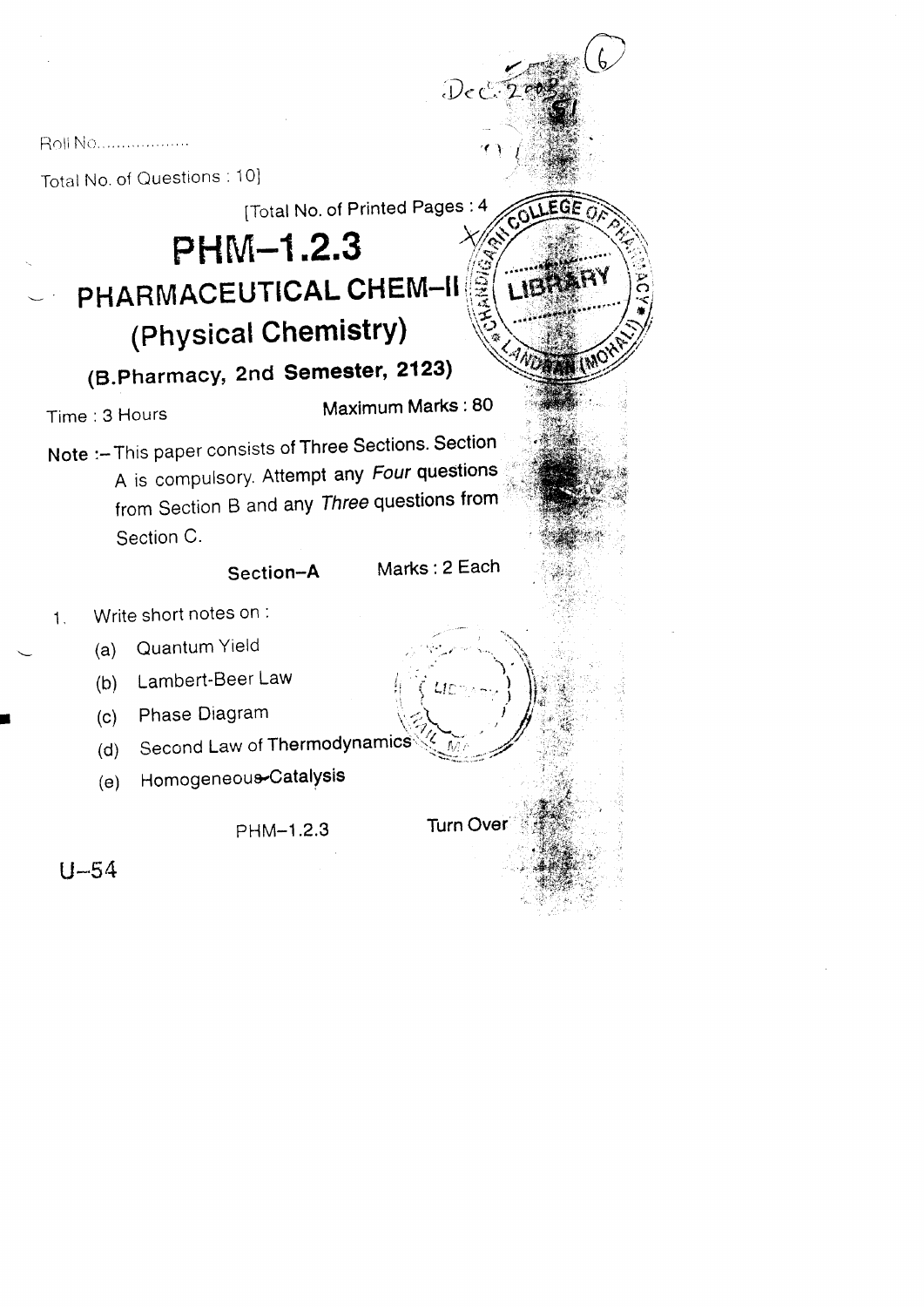$2)$  $\left($ 

Parachor

(f)

**Solvent Extraction**  $(g)$ 

- BET theory of multilayer adsorption  $(h)$
- Chemisorption and Physisorption  $(i)$
- Applications of adsorption  $(i)$
- (k). Specific Conductance
- **Distribution Law**  $(1)$

Reverse Osmosis  $(m)$ 

Henry's Law  $(n)$ 

Temperature coefficient of a reaction  $(o)$ 

## Marks: 5 Each Section-B

- Identify the reaction order from each of the  $2.$  $(a)$ following expressions :
	- $k = 5.6 \times 10^{-4}$  mol dm<sup>-3</sup> s<sup>-1</sup>  $(i)$
	- $k = 4.5 \times 10^{-3}$  dm<sup>-3</sup> mol<sup>-1</sup> s<sup>-1</sup>  $(ii)$
	- (iii)  $k = 3.2 \times 10^{-3} \text{ s}^{-1}$
	- (iv)  $k = 1.6 \times 10^{-2}$  dm<sup>6</sup> mol<sup>-2</sup> s<sup>-2</sup>
	- $k = 4.0 \times 10^{-6}$  atm<sup>-1</sup> s<sup>-1</sup>  $(v)$

PHM-1.2.3

 $U - 54$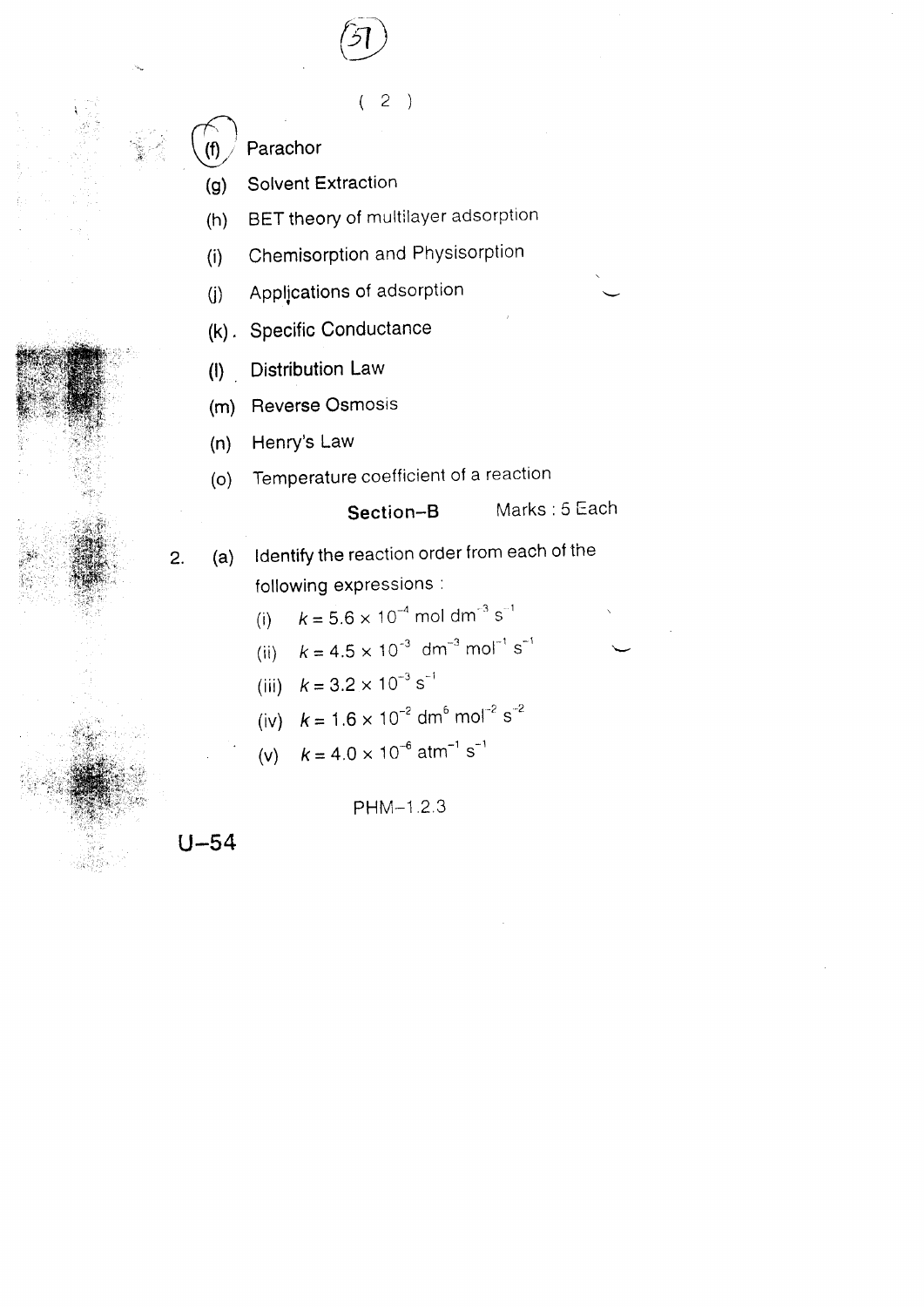

 $\mathbf{I}$ 

(b) In the {ermentation of sugar in an enzymation solution that is initially 0.12 M, . the cone of sugar is reduced to  $0.06$  M in 10 hours and 0.03 M in 20 hours. What is the order of the reaction and what is the . rate constant?  $\cdot$   $\cdot$   $\cdot$ 

 $(3)$ 

(a) Explain how the absolute entropy of a 3. substance is determined with the help of the third law of thermodynamics.

(b) Show that :

 $\ddot{\xi}$ 

$$
\Delta s = \frac{q_{rev}}{T}.
$$

 $\left( 4.$ <sup>1</sup> What is optical activity ? How is it related to refractive index and structure of a compound')

- $5<sub>1</sub>$ What is meant by excluded volume? Show that  $exclude d volume, designed to be used as  $b$ , is four times$ the actual volume of the gas molecule.
- $6.$ State and explain Einstein Law of photochemical equivalence. What are the reasons for low and high quantum yields?

Section-C Marks : 10 Each

7. (a) Show that  $exp (ikx)$  is an eigen function of the operator  $d/dx$ . Also show that  $exp(kx^2)$ is not an eigen function of  $d/dx$ .

PHM-1.2.3 Turn Over

 $U - 54$